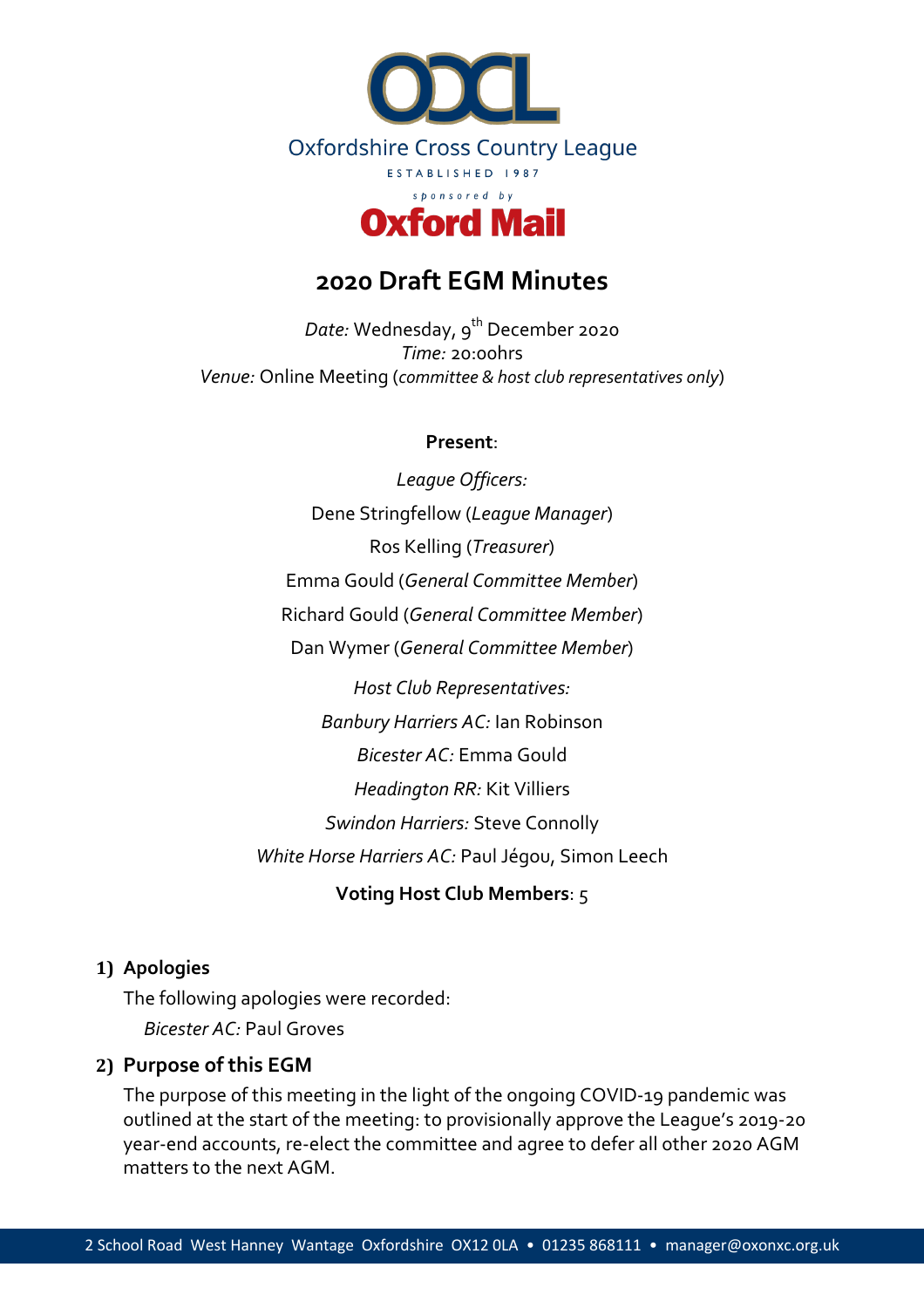## **3) Treasurer's Report**

The 2019-20 year-end accounts were presented, reviewed and

The current balance of the League's bank account is £1,933.52.

In the light of the pandemic having some reserves in the bank account does provide a small measure of security for the OXL as expenses will be continue to be incurred despite the cancellation of the 2020-21.

It was confirmed that the Oxford Mail has withdrawn its sponsorship of the OXL, although it is not out of the question that sponsorship may be forthcoming in the future. The newspaper will continue to provide coverage of the League.

It was confirmed that host clubs do not generally incur losses as a result of hosting a fixture, however, in the past there has been the odd occasion when the OXL has a made contribution to the host club when the car parking fees collected are insufficient to cover all costs. However, the League is not in the position to be able to cover any significant loss should such arise.

It was confirmed that the AGM hall hire costs included the cost of hall hire for the 2019 AGM, the 2019 Equal Gender Race Distance EGM and 2020 AGM (*cancelled and pending an outstanding refund*).

The 2019-20 year-end accounts were provisionally and unanimously and approved for final approval at the next AGM.

# **4) Election of Officials**

All current committee members agreed to stand again and were duly and unanimously re-elected:

## **League Treasurer:** Ros Kelling

*Proposed by: Ian Robinson Seconded by: Steve Connolly General Committee Member:* Emma Gould *Proposed by: Richard Gould Seconded by: Kit Villiers* **General Committee Member:** Richard Gould *Proposed by: Dan Wymer Seconded by: Paul Jégou General Committee Member:* Dan Wymer *Proposed by: Kit Villiers Seconded by: Simon Leech* **League Manager:** Dene Stringfellow *Proposed by: Ros Kelling Seconded by: Kit Villers*

# **5) Deferral of Main Body of AGM**

The proposal to defer the main body of the AGM, manager's report and all proposals to the next AGM was unanimously approved.

## **6) AOB**

The point was made by Kit Villiers that the League continues to be called the Oxford Mail League by many people. Dene confirmed that the eventuality of sponsorship being withdrawn was the reason the League was named as the Oxfordshire Cross Country League with the sponsored by: sub-branding. The decision taken to only incorporate the Oxford Mail logo on half of the Start and Finish feather flags was also endorsed.